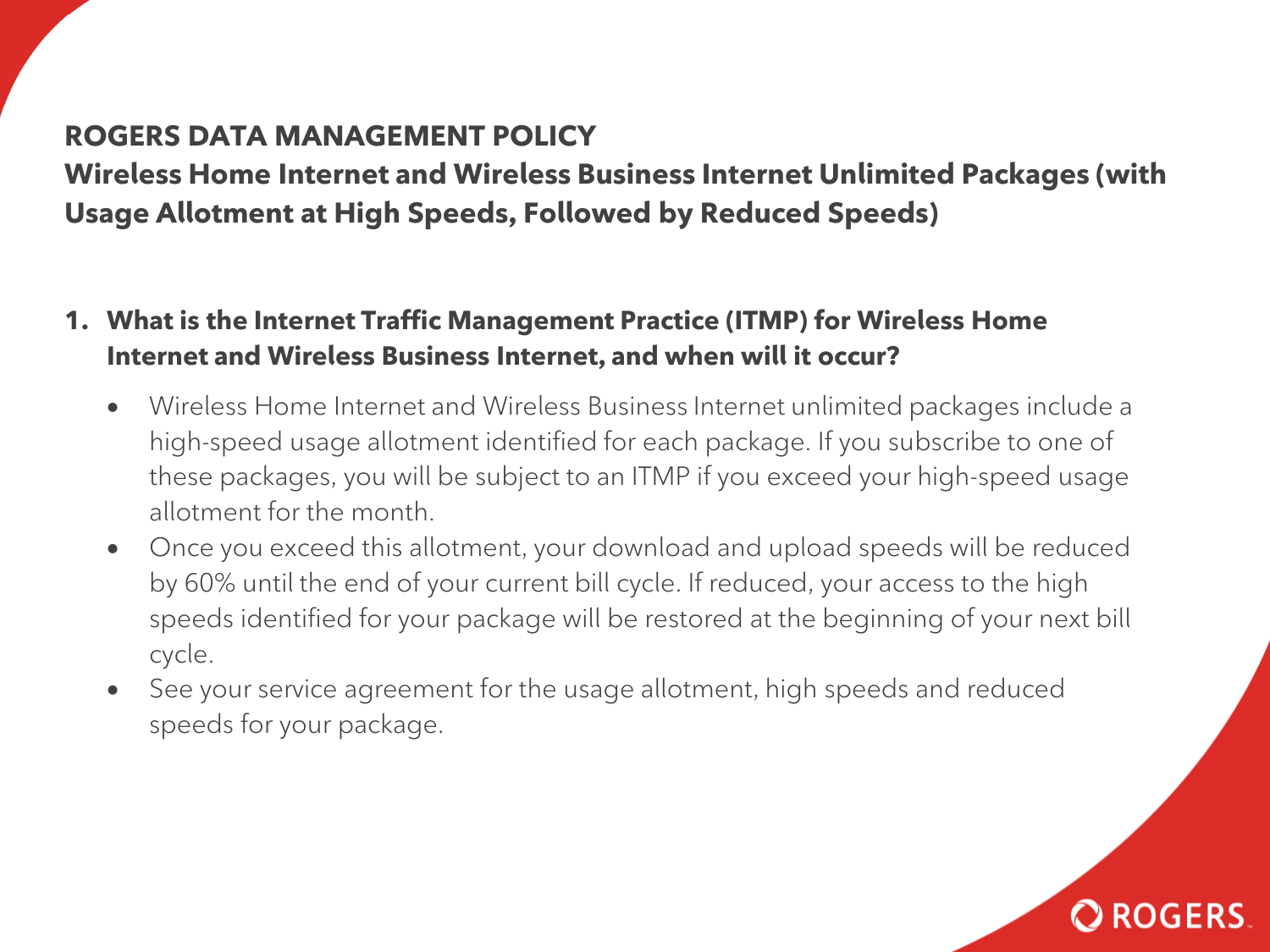# **2. Why the ITMP is applied?**

- Traffic management is necessary to deliver a consistent and reliable online experience for all users, and to preserve network integrity.
- **3. Who is impacted by this Wireless Home Internet and Wireless Business Internet ITMP?**
	- This ITMP only applies to customers on Wireless Home Internet and Wireless Business Internet unlimited packages with a high-speed usage allotment and who exceed it during their bill cycle.

## **4. What type of Internet traffic (e.g., application, class of application, protocol) is subject to the ITMP?**

- All Internet traffic is subject to this ITMP and is treated equally, including all online content, applications and classes of service.
- Upload and download activity both contribute to the total amount of usage.